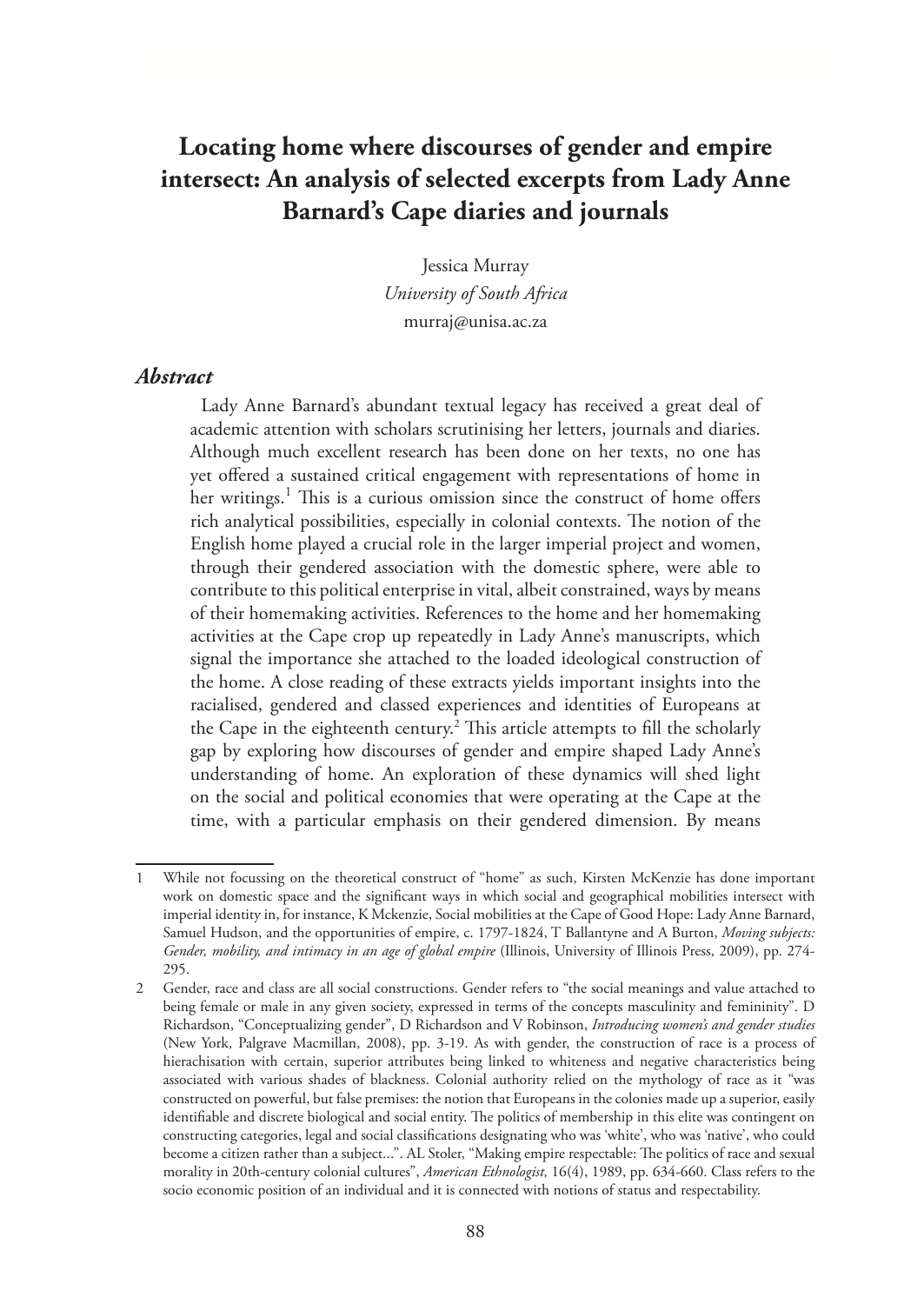of a feminist literary analysis of selected excerpts from her writings, I will demonstrate the gendered and racial forces that come into play in Lady Anne's discursive and practical constructions of a home in the Cape Colony.

**Keywords:** Gender; Empire; Home; Lady Anne Barnard; Life writing; Cape Colony.

## **Introduction**

The concept of home is a recurring theme in the diaries, journals and letters Lady Anne Barnard wrote after relocating to South Africa when her husband was appointed as the Colonial Secretary of the Cape Colony in 1797.3 Her experiences at the Cape were shaped by the fact that she was a British woman who was affiliated to a British administration which was ruling a conquered Dutch colony. When reading her writings, it is important to consider her personal identity in relation to her location at the Cape. Lady Anne's texts can be categorised under the broad umbrella term of life writing or life stories.4 According to Alison Blunt and Robyn Dowling, "life stories provide rich sources for studying personal memories and lived experiences of home" and they encourage scholars to engage with such writings "in relation to the wider political, social and cultural contexts within which they are situated and constituted".5 Sagar notes that, "[b]ecause of the formidable emotive charge it carries, the idea of home tends to erupt without warning in non-domestic sites where it might be least expected, the supposedly public sphere of Empire and nation, for instance".6

An interrogation of Lady Anne's diary and journal entries reveals how her understanding of home is shaped by discourses of gender and empire. Blunt and Dowling remind us that "gender is crucial in lived experiences and

<sup>3</sup> A number of researchers have offered excellent gendered readings of Lady Anne's texts. For some of the most important critical interventions in this regard, see, for example, M Lenta, "All the lighter parts: Lady Anne Barnard's letters from Cape Town", *ARIEL: A Review of International English Literature,* 22(2), 1991, pp. 57-71; M Lenta, "The shape of a woman's life: Lady Anne Barnard's", *Memoir, Literator,* 14(2), 1993, pp. 101-115 and M Lenta, "Degrees of freedom: Lady Anne Barnard's Cape diaries", *English in Africa,* 19(2), 1992, pp. 55-68. See also D Driver, "A literary appraisal", AM Lewin Robinson, M Lenta and D Driver, *The Cape journals of Lady Anne Barnard 1797-1798* (Cape Town, Van Riebeeck Society, 1994), pp. 1-13. This article seeks to take this scholarly debate forward by focusing the analytical gaze on the ways in which discourses of gender and empire intersect to inform the construction of home.

<sup>4</sup> Letters, diaries and journals are all very different forms of life writing with distinctive characteristics and various levels of mediation. For more on the constructed nature of life writing, in its many manifestations, see J Murray, "I write after the impression has been partly wiped away: Gender and the politics of memory in Lady Anne Barnard's textual legacy", *Scrutiny,* 2, 17(2), 2012, pp. 44-64.

<sup>5</sup> A Blunt and R Dowling, *Home* (London, Routledge, 2006), p. 33.

<sup>6</sup> A Sagar, "Homes and postcoloniality", *Diaspora: A Journal of Transnational Studies,* 6(2), 1997, p. 237.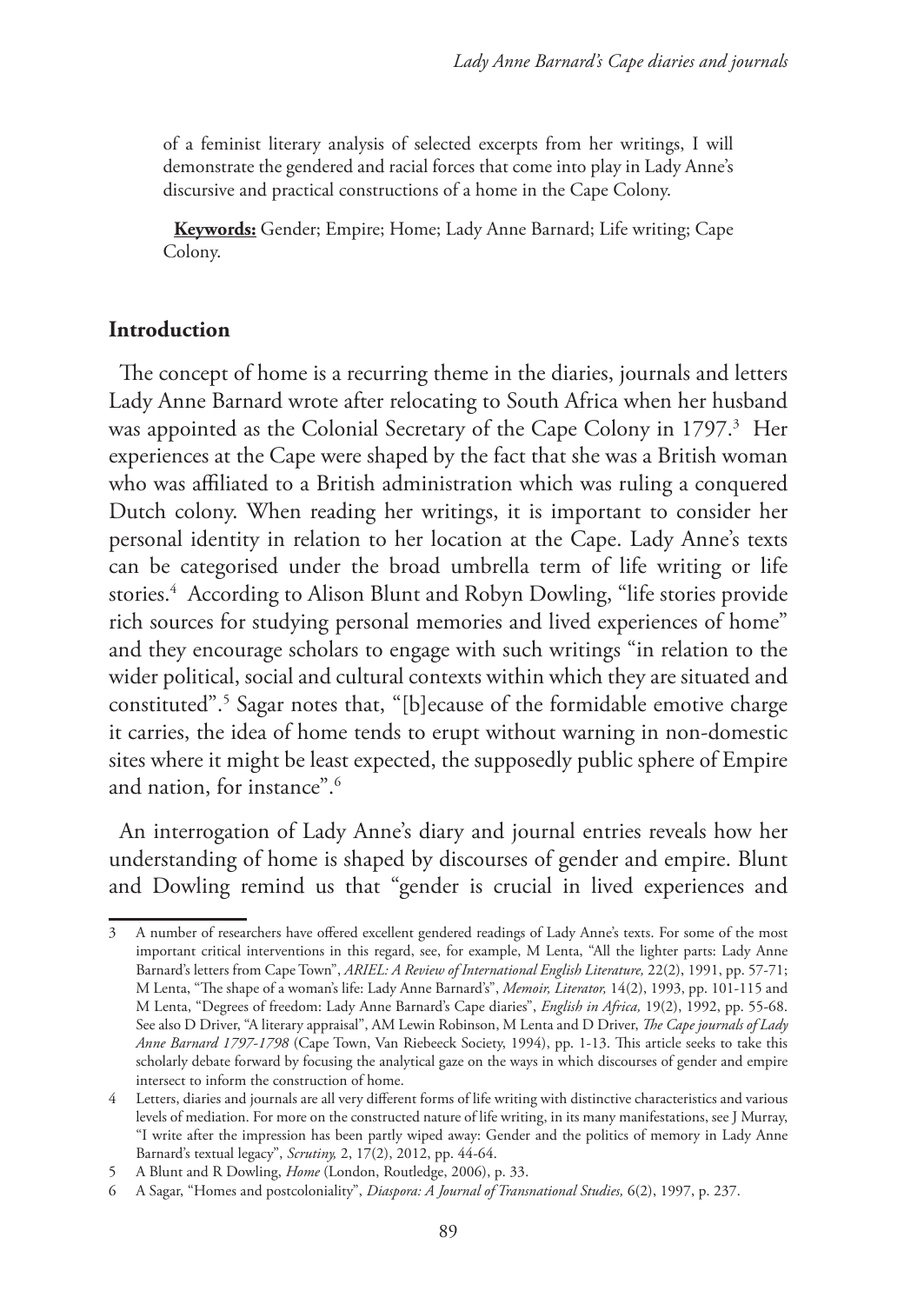imaginaries of home".7 Feminist scholars have long argued that the distinction between the private and public realms is an artificial one and that, in fact, the supposedly private domain of the home "itself is intensely political both in its internal relationships and through its interfaces with the wider world over domestic, national and imperial scales".8 Lady Anne's descriptions of her homemaking efforts at the Cape suggest that "the colonial Englishwoman's calling – homemaking in the colonies – was seen as not just a corollary but a vital enabler of the masculine work of Empire".9

By means of a feminist literary analysis of selected excerpts from Lady Anne's diaries and journals, this article explores the complex ways in which discourses of gender and empire inform conceptualisations of home in the context of the Cape Colony from 1797 to 1800. Although a range of scholarship suggests the "triangulated relationship"10 between home, gender and empire, I seek to offer a sustained critical exploration of how these dynamics operated at the particular temporal and spatial location of the Cape from 1797 to 1800 and how they are textually represented in Lady Anne's writings. This close textual analysis adds to academic insights about the complex and fluid ways in which the social constructions of gender, race and class shape understandings of home.<sup>11</sup> My primary intervention here is a feminist one as I attempt to use Lady Anne's writings to illustrate how one woman utilised the conventionally female space of the home to political ends and how she engaged in nuanced gendered and racialised negotiations to do so.<sup>12</sup> It is also necessary to note that I consciously employ scholarship that is rooted in the mid or later nineteenth century as well as contemporary scholarly interventions while Lady Anne wrote and lived in an earlier period. This analytic and theoretical manoeuvre serves to highlight how persistent the forces of gender and race are in the construction of home.

<sup>7</sup> A Blunt and R Dowling, *Home...*, p. 15.

<sup>8</sup> A Blunt and R Dowling, *Home...*, p. 142.

<sup>9</sup> A Sagar, "Homes and postcoloniality", *Diaspora: A Journal of Transnational Studies,* 6(2), 1997, p. 239.

<sup>10</sup> I thank the anonymous reviewer from whose feedback I have taken this formulation.

<sup>11</sup> While the intricately imbricated manner in which gender, race and class are mutually constituted necessitates reference to all three these markers of identity, the greater emphasis in this article will be on gender. This focus reflects my own location as a feminist scholar rather than suggesting that gender is somehow more salient or deserves more analytic attention than race or class.

<sup>12</sup> The focus on home is part of the feminist nature of this scholarly intervention. This is similar to a point that Antoinette Burton also makes in her analysis of women's writing about home in late colonial India: "The frequency with which women writers of different nations have made use of home to stage their dramas of remembrance is a sign of how influential the cult of domesticity and its material exigencies has been for inhabitants of structurally gendered locations like the patriarchal household". See A Burton, *Dwelling in the archive: Women writing house, home, and history in late colonial India* (Oxford, Oxford University Press, 2003), p. 6.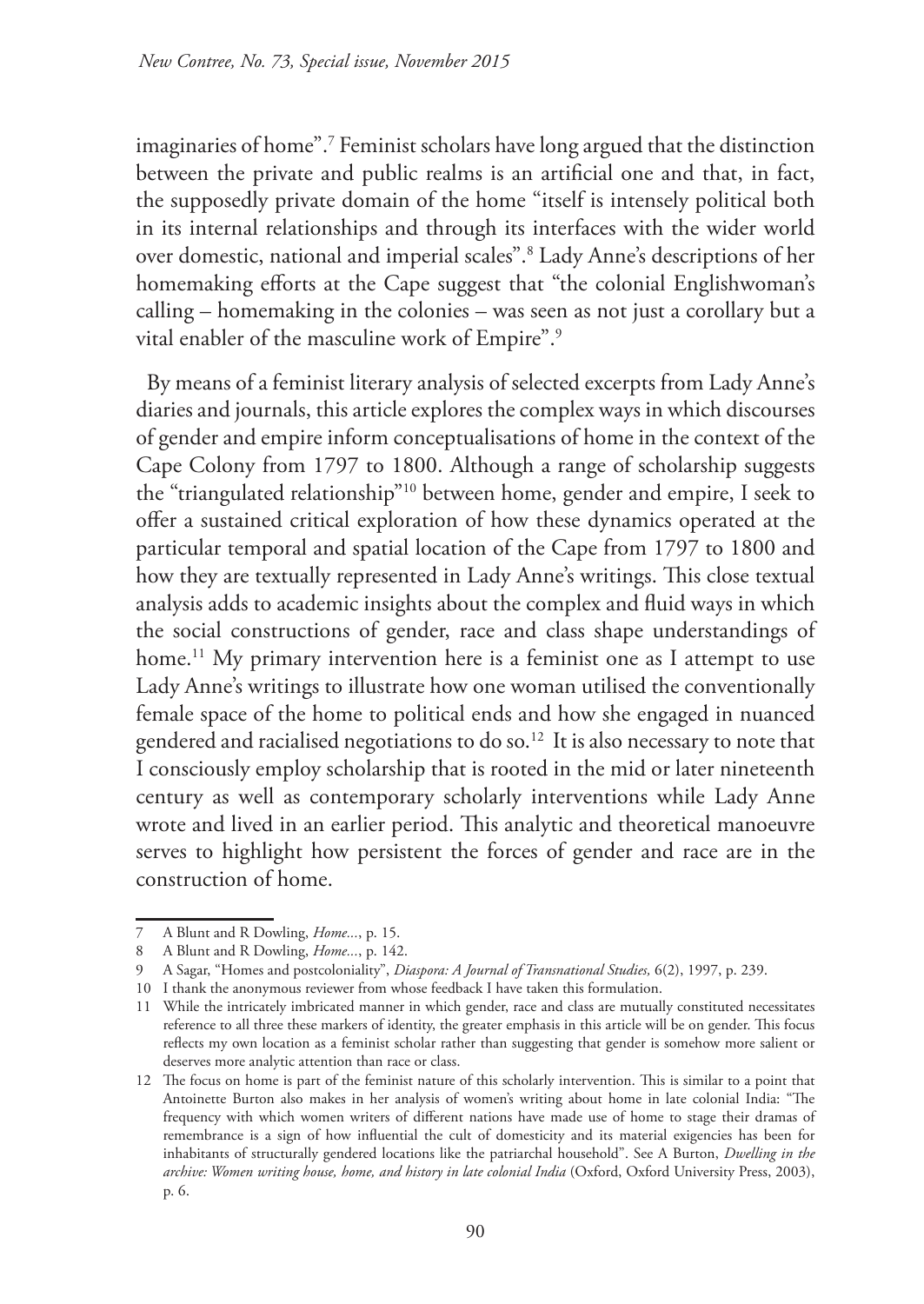## **Lady Anne's gendered role in reproducing the imperial home at the Cape**

In his exploration of the presence of British settlers at the Cape Colony, Alan Lester suggests that "women's provision of familiar domestic appearances, of household routine, and of reconciliatory diversions, lay at the heart of the settler community's reproduction".13 At various points in her diaries, letters and journals, Lady Anne emphasises the contributions she makes to maintain a harmonious domestic space. The frequency with which her homemaking efforts feature in her texts indicates both that these tasks occupied a significant amount of her time and that she regarded them as more important than she sometimes lets on. Over the course of a single diary entry, dated "Monday, Feb 10  $\&$  so on – 1800", the reader can clearly identify the extent to which Lady Anne's construction of her role in the home at the Cape is profoundly gendered, racialised and classed. In one reflection, she trivialises her role as one that merely provides some light amusement when she states: "I begin to see myself a Glass of Champaign or a little cherry brandy to that home".<sup>14</sup>

Just after seeming to relish this ability to provide some antidote to the "naturally dull" disposition of some of her fellow settlers, Lady Anne shifts her tone and focus. She turns her attention to the domestic labour she is compelled to perform and she does so in a register that vacillates between complaint and stoic self-sacrifice. At this stage of their sojourn at the Cape, the Barnards are in the process of moving into a new cottage in the countryside and Lady Anne is busy with overseeing the renovations. Her reflections signal that she is very aware of her class position and she resents having to do such basic housekeeping tasks. She describes it as follows: "a disagreeable business, I am really tired of having houses to fit up & furnish but is has been my lot to be alternately the great Lady (sometimes very – very near being one of the

<sup>13</sup> A Lester, *Imperial networks: Creating identities in nineteenth-century South Africa and Britain* (London, Routledge, 2001), p. 73.

<sup>14</sup> The quotations from Lady Anne's texts are taken from various edited collections, including M Lenta and B Le Cordeur, eds. *The Cape diaries of Lady Anne Barnard 1799-1800, 1 and 2* (Cape Town, Van Riebeeck Society, 1999); AM Lewin Robinson, *The Cape journals of Lady Anne Barnard 1797-1798* (Cape Town, Van Riebeeck Society, 1994) and HJ Anderson, ed. *South Africa a century ago (1797-1801), Part 1: Letters written from the Cape of Good Hope; Part 2: Extracts from a journal addressed to her sisters in England by the Lady Anne Barnard* (Cape Town, Maskew Miller, 1924) [hereafter referred to as *South Africa*]. This quotation: M Lenta and B Le Cordeur, eds., *The Cape diaries of Lady Anne Barnard..., 2, p.* 52. I have retained the original spellings, capitalizations, indications of emphasis and abbreviations as they appear in these collections. Where I have italicized words or phrases to indicate my own emphases, I have acknowledged doing so in the article. In their preface to the first volume of her journals, Lenta and Le Cordeur offer more information about how they attempted "to preserve the individuality and idiosyncrasies" of Lady Anne's writing while also making it accessible to contemporary readers (M Lenta and B Le Cordeur, eds., *The Cape diaries of Lady Anne Barnard...,* p. x).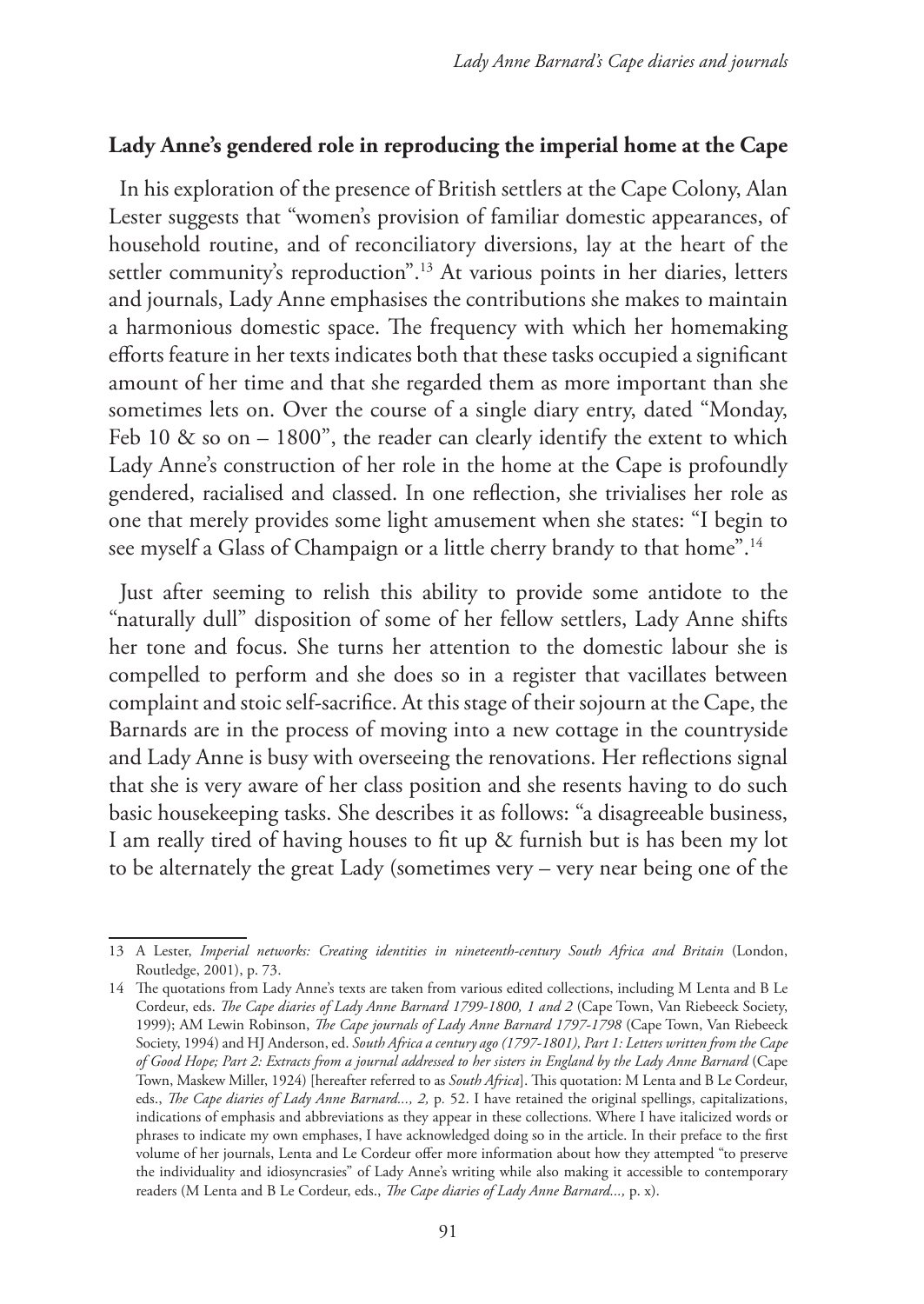greatest) and then the upholsterer – Housekeeper etc".15 In the parenthesis, Lady Anne is referring to her singular position at the Cape. She is the daughter of an Earl and, even though she is married to the Colonial Secretary of the Cape, her rank enables her to fulfil an elevated function. Margaret Lenta and Basil le Cordeur explain these dynamics:<sup>16</sup>

As was so often the case at that time, the Governor was not accompanied [to the Cape Colony] by his wife, and Lady Anne, with her social accomplishments and experience, acted as official hostess for him, enthusiastically and successfully embracing the role of first lady of the colony.

Lady Anne keenly feels the classed conflict of being both the greatest of ladies and a housekeeper, but she appears to make this sacrifice because of the emphasis she places on her gendered role as "a married woman"17 and she is determined to turn this dilapidated cottage into a "pretty place" for her and her husband. Even as she is trying to turn this into a liveable home, her understanding of what would constitute a home is clearly shaped by her memories of England. In an earlier diary entry, this nostalgic pull of the imperial homeland is articulated when she notes that "B & I sat in our room with a fire place tonight – had a good wooden fire – & fancied ourselves at an Inn in England".18

Her present home is always juxtaposed with her past and future homes and her gendered, classed identity is one that is as much in a state of flux as her home. She bemoans the fact that her "domestic compulsions" or housekeeping responsibilities have the following consequence: "I was greatly prevented from being the Woman I wished to be … for the Woman I was necessitated to be".19 By focusing on making a home, she is acutely aware that she no longer has the scope for the activities that are associated with a woman of her class: "I longed to enjoy myself in writing … drawing … music … talking … in a lazy

<sup>15</sup> M Lenta and B Le Cordeur, eds., *The Cape diaries of Lady Anne Barnard...,* 2, p. 53. It is doubtful that Lady Anne actually had to do any physical upholstery. Rather, she is more likely speaking metaphorically here to suggest how much more involved in the mundane details she needs to be at the Cape than she would have been in an upper-class English household where such oversight would have been delegated to a butler or housekeeper. Although Lady Anne's ideas about her gendered class position continue to be shaped by her experiences in the metropole, these constructions are now embedded in the different context of the Cape and they thus operate differently. At the Cape she is required to be more involved in household affairs but, as in the metropole, a woman of her class still had access to the labour of others. In her new homes at the Cape, as in the metropole, her gendered status demands that she, rather than her husband, should oversee the making of an acceptable home.

<sup>16</sup> M Lenta and B Le Cordeur, eds., *The Cape diaries of Lady Anne Barnard...,* 1, p. x.

<sup>17</sup> M Lenta and B Le Cordeur, eds., *The Cape diaries of Lady Anne Barnard...,* 2, p. 53.

<sup>18</sup> M Lenta and B Le Cordeur, eds., *The Cape diaries of Lady Anne Barnard...,* 1, p. 96.

<sup>19</sup> AM Lewin Robinson, *The Cape journals of Lady Anne Barnard...,* p. 228.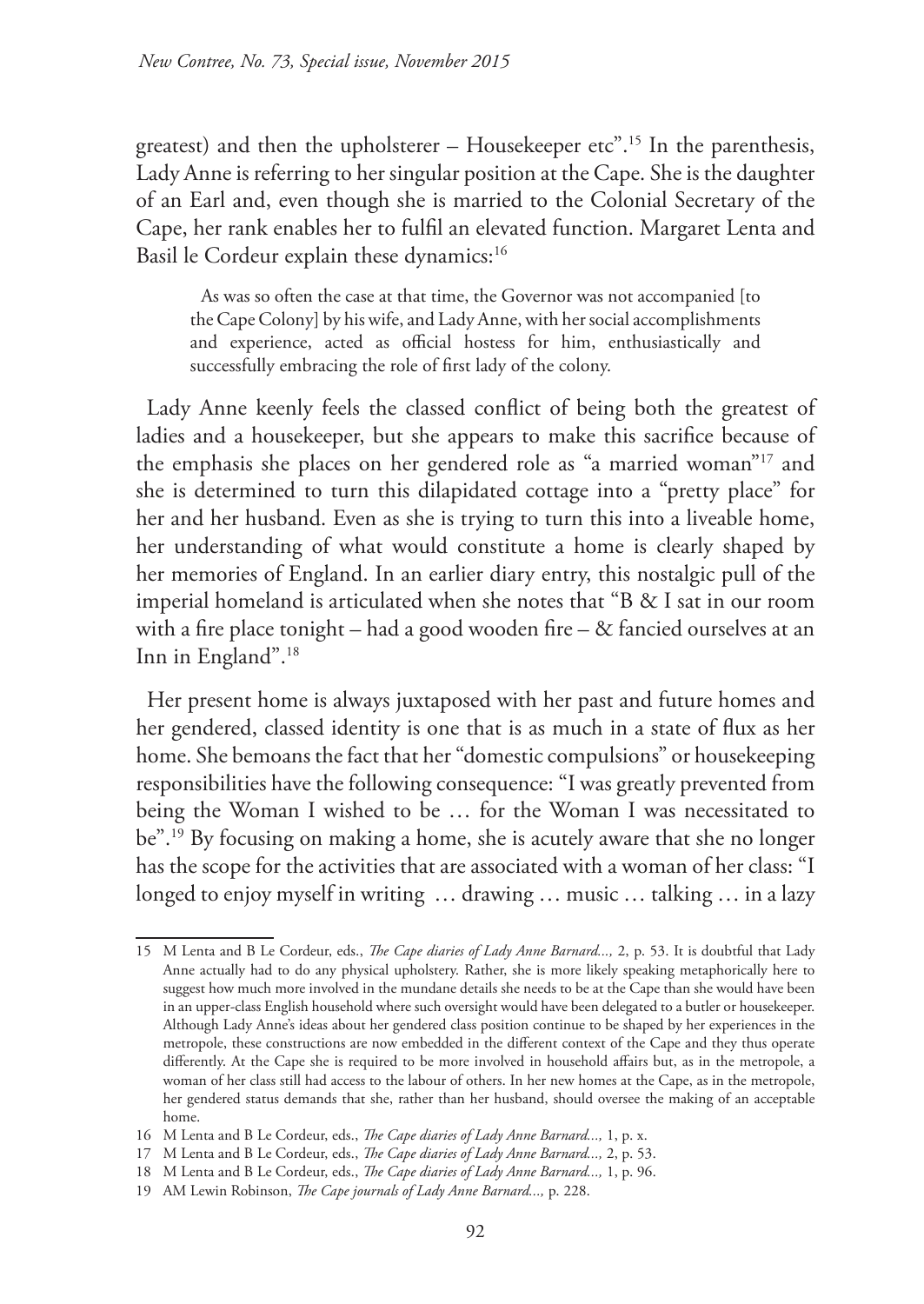way but there was no time for the Elegant accomplishments for the homely cares". Her repeated references to the sacrifices that she is making in favour of homemaking serve to remind the reader that she is engaged in the much larger imperial project. William Glover notes that "[m]any scholars have underlined the importance of a discourse on 'domesticity' in the constitution of colonial power".20 He goes on to explain that the "transplanted European in their colonial domicile, through an industrious application of effort, could realise the ideals of cleanliness and order required to both run an empire effectively and insure domestic tranquility".21 Lady Anne stresses how she imposes this order on the building that is designated to become their home: "the paper tumbling down from partial damps in the walls, & want of proper air thro the rooms… I have ordered all to be scrubd & must go down myself to get it finished".22 Even though she is no longer able to indulge in the activities that are proper to a woman of her class, she still occupies the relatively powerful class position that allows her to give the orders. She clearly feels the need to oversee the cleaning and ordering as she distrusts the "drunken carpenters & masons".

The image of the dilapidated house that she needs to get in order represents a domestic, private re-enactment of the imperial project of taming the "untried Land".<sup>23</sup> Her husband is seen fulfilling the traditionally masculine role of curbing the encroaching wilderness outside the home: "Mr B after dinner cutting oak hedges, working away in clearing off the Luxuriant wilderness on each side of our door which requires frequent clearings else every things sprouts up at once". The constant vigilance that is required to keep the untamed African landscape at bay is something that Lady Anne repeats in the domestic space of the home. After doing some travelling, she expresses her concern that her absence would have had an adverse effect on their home because "whoever leaves home without a very steady person in rule will be apt to find everything has gone Topsy Turvey in absence".<sup>24</sup> In her descriptions of their activities at the Cape, Lady Anne represents herself and her husband

<sup>20</sup> W Glover, "A feeling of absence from old England: The colonial bungalow", *Home Cultures,* 1(1), 2004, p. 62.

<sup>21</sup> W Glover, "A feeling of absence from old England...", *Home Cultures,* 1(1), 2004, p. 63.

<sup>22</sup> M Lenta and B Le Cordeur, eds., *The Cape diaries of Lady Anne Barnard...,* 2, p. 53.

<sup>23</sup> M Lenta and B Le Cordeur, eds., *The Cape diaries of Lady Anne Barnard...,,* 1, p. 7.

<sup>24</sup> AM Lewin Robinson, *The Cape journals of Lady Anne Barnard...,* p. 422.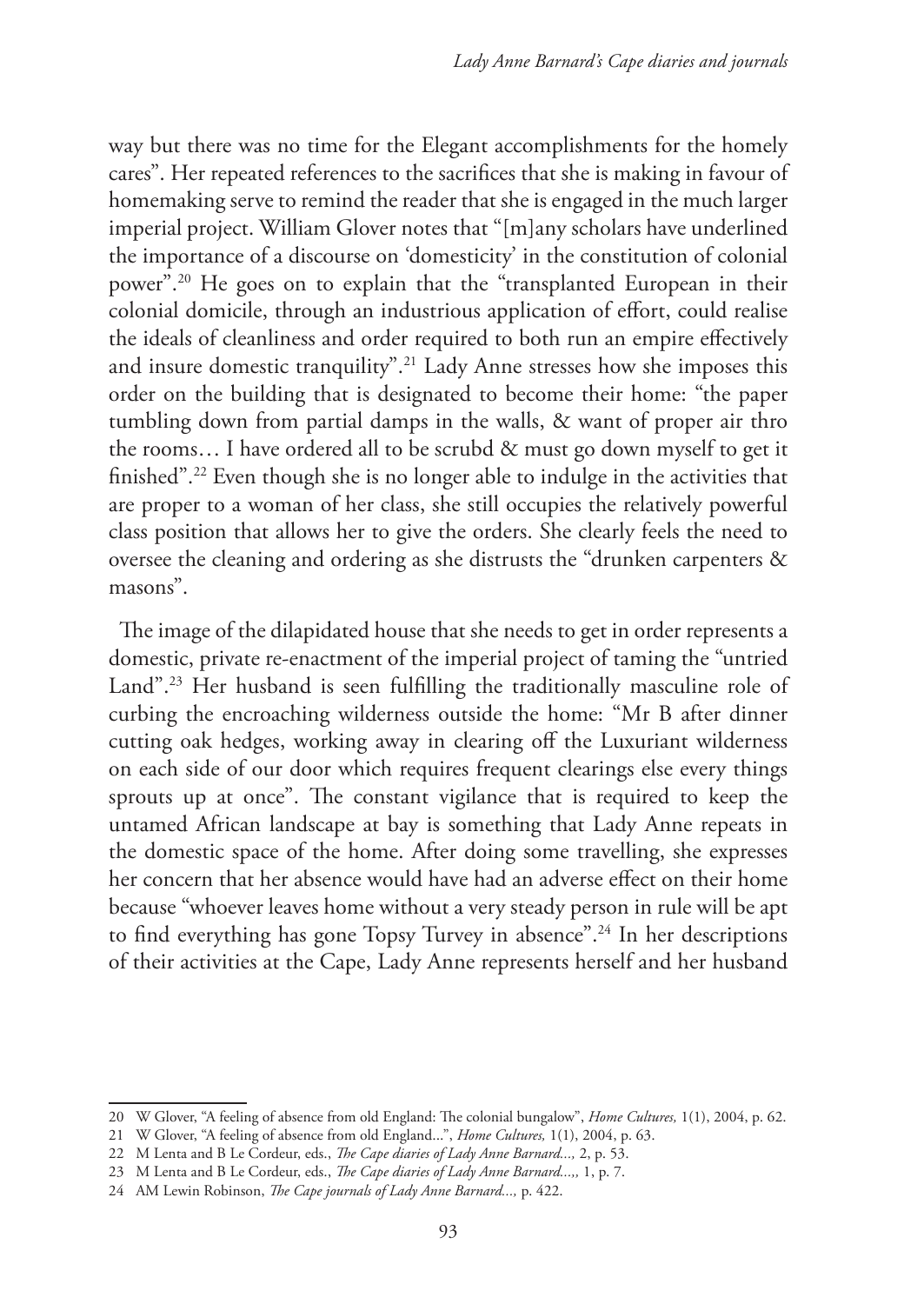as a team working together in the service of Empire.25 Although Mr Barnard has an official position in the Cape administration, Lady Anne is no less concerned with furthering the interests of Empire and she plays her gendered role conscientiously. She misses no opportunity to stress her allegiance to the Crown and she represents herself as a humble servant to "Lady Britannia".26 She realises that the "Castle was a Government House" first and foremost. Even as she attempts to turn this into their temporary home, she does so in the best interest of Empire: "I of course called forth all the little invention I was Mistress of to cost Government as little as I could".27

At various stages of her writing it emerges that the members of this team are far from equal. She is very aware that her power and role in the imperial enterprise is curtailed by her gender. Even as she proves herself to be an astute observer of the political dynamics at the Cape, she knows that she is primarily there as a wife. At one stage she articulates how this gender position limits her power when she reflects: "My situation as Wife to the Colonial Secretary unfortunately rendered it improper for me to interfere in Military matters…".28 Although any "interference" in military matters by non-military personnel would likely be regarded as unwelcome, Lady Anne's remarks here are explicitly gendered. The terms "interference" and the notion of propriety are themselves fundamentally gendered. In the case of the former, the term implies a devaluation of a contribution that is associated with women and, in the case of the latter, propriety constitutes a crucial component of respectable femininity. Behaviour that is improper and suggests that a woman does not know her place has specifically gendered implications for the construction of femininity. Rather than allowing this exclusion from the public space of the military to render her passive and disempowered, however, Lady Anne focuses on the domestic sphere of the home. She explains that she "turned [her] thoughts to making a little Vauxhall" of their residence. This is a reference to Vauxhall Gardens which was a "popular place of entertainment in London".<sup>29</sup> Even though gendered notions of propriety prevent her from direct political involvement, the

<sup>25</sup> Although this article focuses on Lady Anne's construction of home at the intersection of gendered and imperial discourses, she was, by all accounts, a most astute observer of the larger political and socio economic dynamics that shaped her immediate and broader surroundings. Her interests and observations in the diaries are varied and these are authoritatively discussed in M Lenta and B Le Cordeur, *The Cape diaries of Lady Anne Barnard...*, pp. xvii-xxxv.

<sup>26</sup> AM Lewin Robinson, *The Cape journals of Lady Anne Barnard...,* p. 176.

<sup>27</sup> AM Lewin Robinson, *The Cape journals of Lady Anne Barnard...,* p. 176.

<sup>28</sup> AM Lewin Robinson, *The Cape journals of Lady Anne Barnard...,* p. 195.

<sup>29</sup> AM Lewin Robinson, *The Cape journals of Lady Anne Barnard...,* p. 192.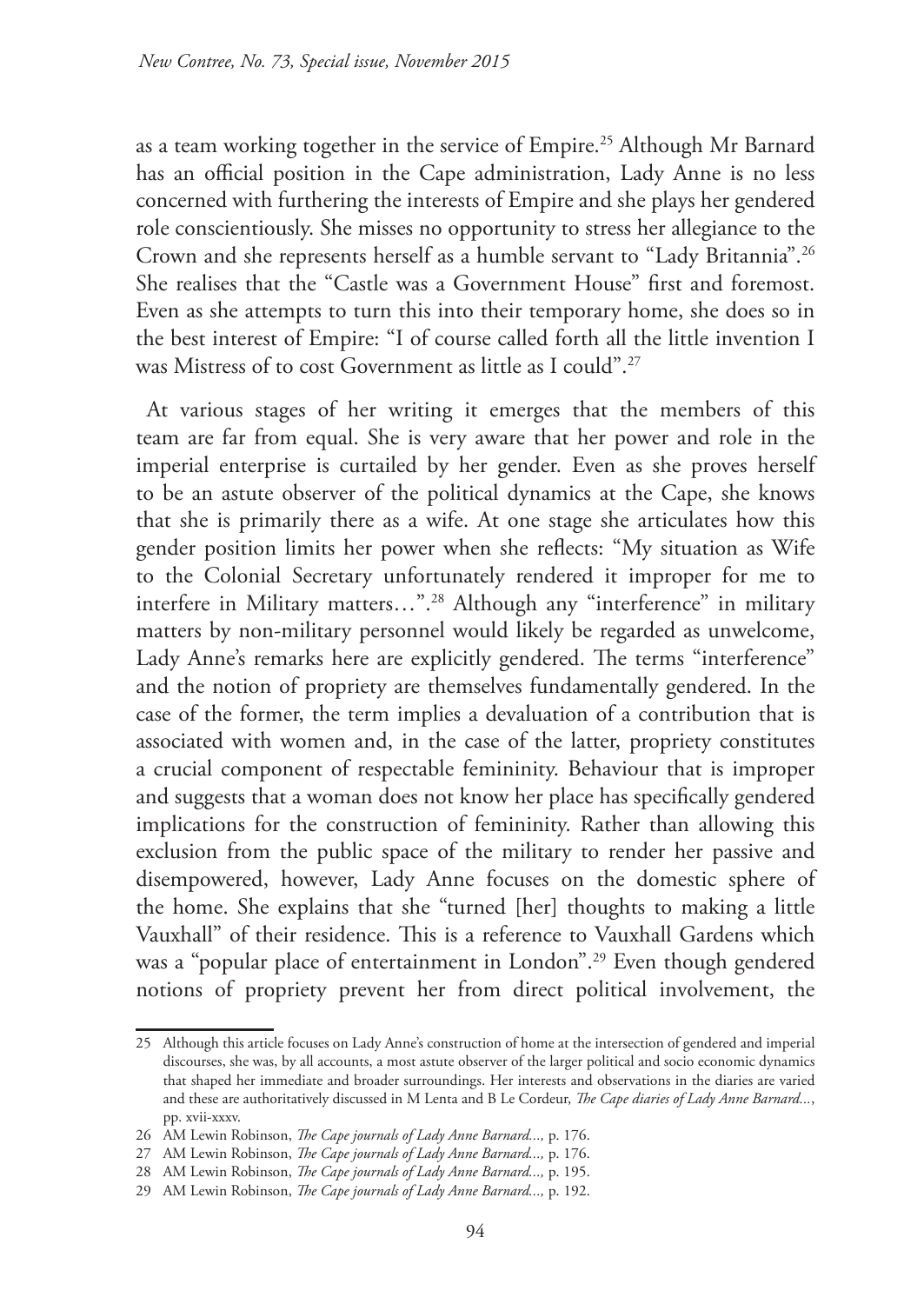replication of a part of London in their colonial home is no less of a political act. Dorothy Driver contends that the "place of women in the colonies was carefully defined and circumscribed within what was an avowedly masculine enterprise" and this proper place was undoubtedly centred on the home.<sup>30</sup>

Of the gendered division of labour in the imperial project, Driver explains that, "[i]f the myth regarding white men is that they penetrated and tamed the 'dark continent, the myth regarding white women is that they made that continent 'liveable'".31 In her analysis of women's writings of home in late colonial India, Antoinette Burton reminds us that "the domain that home houses has its boundaries drawn for it by the larger culture, as well as by the political economies of race, nation, sexuality, and empire that shape it".<sup>32</sup> However much the construction of the home in the metropole informed Lady Anne's homemaking efforts at the Cape, the realities of the Cape context and the specifically colonial political economies that manifested themselves at the Cape, circumscribed her efforts.

#### **Home as a recurring image in women's life writing at the Cape**

The intersections of racialised and patriarchal discourses in representations of homes in colonial South Africa are by no means unique to Lady Anne's writings. They also crop up in the diary of another European woman who travelled to the Cape shortly after Lady Anne's stay in Africa. Augusta de Mist, who is more accurately situated within the context of Batavian Republicanism, was very differently located than Lady Anne, but her travel writings contain similarly interesting observations about women's roles and relative powers in homemaking activities. Augusta was only eighteen when she joined her father who was travelling to the Cape to assume the position of the "Commissary-General in the name of the Republic [of Batavia]"33 after the Cape of Good Hope passed from Britain to the Batavian Republic. They stayed at the Cape from 1802 until 1805. Unlike the substantial textual legacy Lady Anne left behind, Augusta's diary is barely 50 pages long. A few extracts from this brief diary are, however, worth including in this article because, although they offer

<sup>30</sup> D Driver, "Woman as sign in the South African colonial enterprise", *Journal of Literary Studies,* 4(1), 1988, p. 6.

<sup>31</sup> D Driver, "Woman as sign...", *Journal of Literary Studies,* 4(1), 1988, p. 9.

<sup>32</sup> A Burton, *Dwelling in the archive: Women writing house, home, and history in late colonial India* (Oxford, Oxford University Press, 2003), p. 6.

<sup>33</sup> EH Burrows, "Introduction", EH Burrows ed., *Diary of a journey to the Cape of Good Hope and the interior of Africa in 1802 and 1803 by Jonkvrouw Augusta Uitenhage de Mist* (Cape Town, AA Balkema, 1954), p. 6.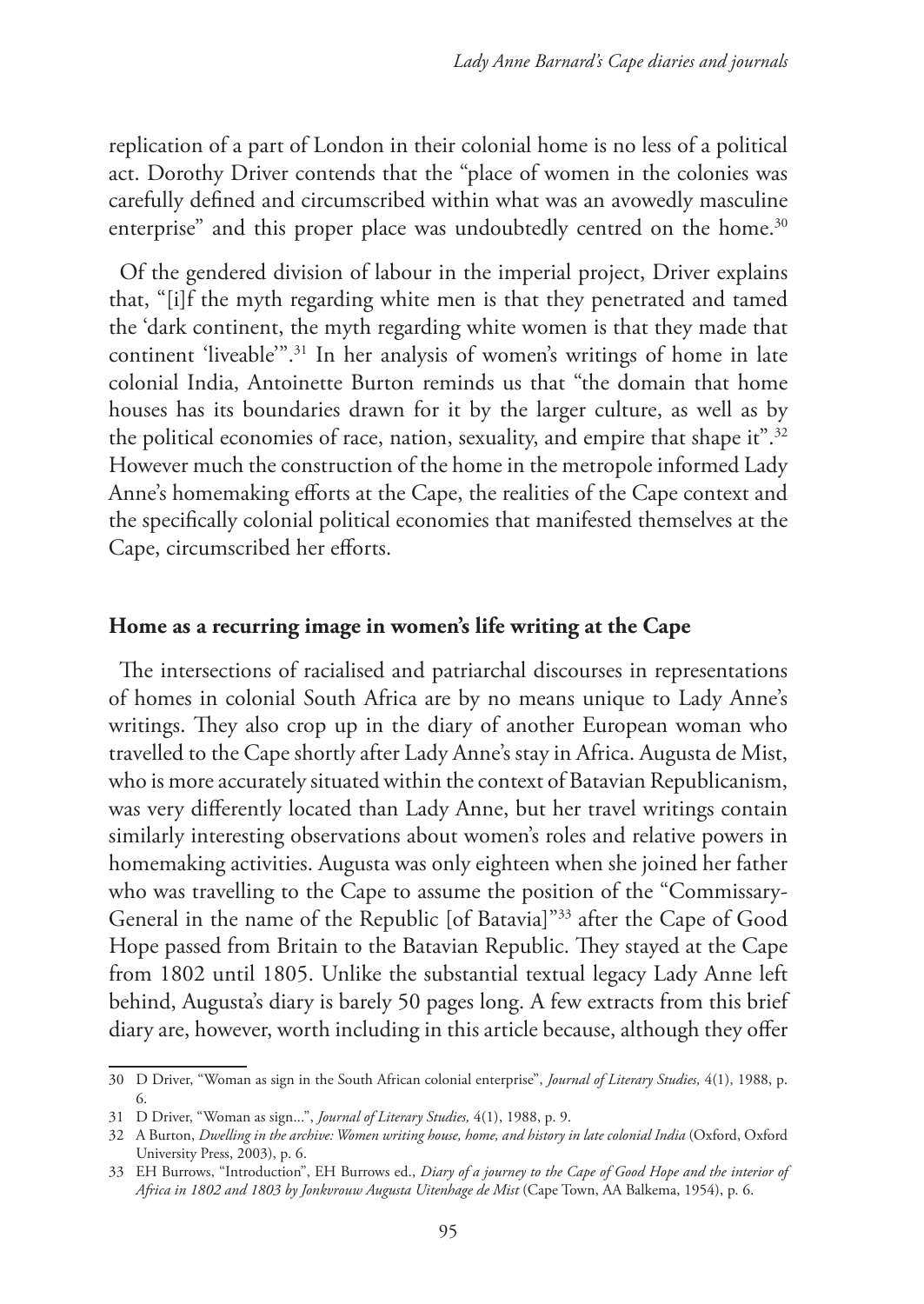another woman's observations about women and the home during roughly the same time period, they focus on how these dynamics play out in the indigenous population. These observations emerge during a journey to the "interior of Africa in 1802 and 1803".<sup>34</sup> Like Lady Anne, Augusta speaks very much in the authoritative voice of Empire. Although she has fairly limited exposure to the indigenous population, she regards the colonial reading of the indigenous people as factual. This power that resides in the colonial gaze and interpretations is revealed in Augusta's terminological choices. During their journey, they meet the Commandant at the Algoa Bay military post and Augusta notes that Captain Alberti, who had "frequent dealings with the Kaffirs… had the kindness to relate the following *facts* about them" (emphasis in italics added). She then goes on to describe a number of "their habits and customs".35

Of particular interest for the purposes of this article is the way in which discourses of empire and gender intersect when she relates the gendered interactions in the space of the indigenous home. She starts this part of her diary with a blatantly racist, imperial and profoundly gendered comment about the manifestation of so-called civilised power relations: "It is a general belief, and experience corroborates it, that the respect that each nation shows its womenfolk runs parallel with its level of civilisation".36 The unstated reality here is, of course, that this "general belief" is shaped by the European middleclass imperial and patriarchal ideologies with which Augusta was raised. As an eighteen year old girl, it is also doubtful how much corroboration her experience can offer. She then uses the racist assumption of the savagery of the indigenous population to cast doubt on "general belief": "yet this sentiment appears to be contradicted here; at least it appeared to be the exception with those whom one sees amongst the Kaffirs". According to her theory, the uncivilised "Kaffirs" should have been treating their "womenfolk" abominably. To her surprise, this expectation is contradicted as she notes that, "[h]owever much the men appear to exercise authority in a more positive and strongly expressed manner, the woman possesses a softer control, based only on respect, and which assures her of her influence over the men". In the next line of her diary, Augusta neatly encapsulates the insidious way in which women's supposed power in the private sphere serves to mask their exclusion from the public realm: "She [indigenous woman] takes no part in the meetings

<sup>34</sup> EH Burrows, "Introduction", EH Burrows ed., *Diary of a journey to the Cape of Good Hope...,* p. 15.

<sup>35</sup> EH Burrows, "Introduction", EH Burrows ed., *Diary of a journey to the Cape of Good Hope...,* p. 46.

<sup>36</sup> EH Burrows, "Introduction", EH Burrows ed., *Diary of a journey to the Cape of Good Hope...,* p. 50.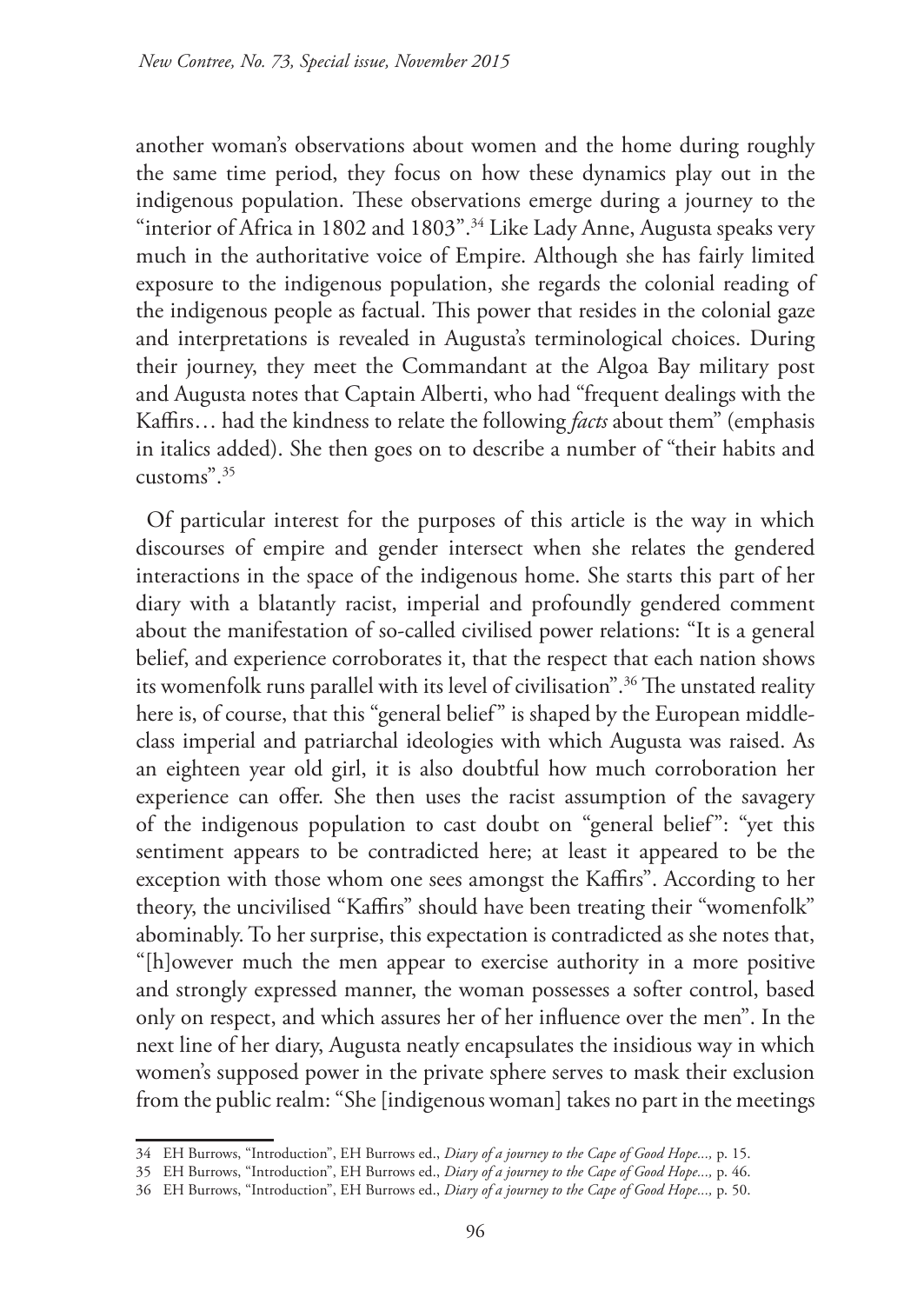at which matters of general interest are dealt with; but she exercises almost unlimited control in her own household". These meetings where "matters of general interest" are discussed are the spaces in which political decisions are made and the consequences of women's exclusion from such spaces are far reaching. In a system of structural gender inequality, the supposed control that women exercise in the home is, in any case, doubtful. Augusta's diary entry suggests that women in precolonial South Africa enjoyed a considerable degree of power and equality in the home.

The notion of patriarchy as a colonial imposition has been thoroughly discredited. One of the most authoritative scholars in this field is Belinda Bozzoli who describes how indigenous and colonial forms of patriarchy in Africa "result... in a 'patchwork-quilt' – a system in which forms of patriarchy are sustained, modified and even entrenched in a variety of ways depending on the internal character of the system in the first instance".37 This analysis does not mean to imply that either Africa or the various and diverse manifestations of patriarchy on the African continent can be regarded as monolithic. Susan Geiger, Nakanyike Musisi amd Jean Marie Allman's edited collection, *Women in African colonial histories,* offers detailed explorations of a variety of gendered social structures in different African contexts.<sup>38</sup> Without suggesting any homogeneity in gender relations in Africa, Augusta's observations are included here to emphasise how constructions of race and gender shape understandings of "home" and that these understandings are profoundly politicised.

#### **Negotiating racialised and classed manifestations of patriarchy**

Lady Anne's experiences at the Cape reveal that she has to negotiate her way amongst various manifestations of patriarchy that is always already racialised and classed. Although she sometimes appears to minimise the significance of her "little Household cares in Africa", the critical reader notes the extent of the ideological work that she is doing as she attempts to make enough sense of her place in Africa to establish a temporary home. 39 She realises that the women

<sup>37</sup> B Bozzoli, "Marxism, feminism and South African Studies", *Journal of Southern African Studies,* 9(2), 1983, p. 149.

<sup>38</sup> S Geiger, N Musisi, JMAllman, eds., *Women in African colonial histories* (Bloomington, Indiana University Press, 2002). For different examples of gendered power relations in various African contexts, see also I Berger, "Feminism, patriarchy, and African women's history", *Journal of Women's History,* 20(2), 2008, pp. 130-135; I Amadiume, *Male daughters, female husbands* (London, Zed Books, 1987); J Weir, "I shall need her to rule: The power of royal Zulu women in pre-colonial Zululand", *South African Historical Journal,* 43, 2000, pp. 3-23.

<sup>39</sup> M Lenta and B Le Cordeur, eds., *The Cape diaries of Lady Anne Barnard...,* 2, p. 112.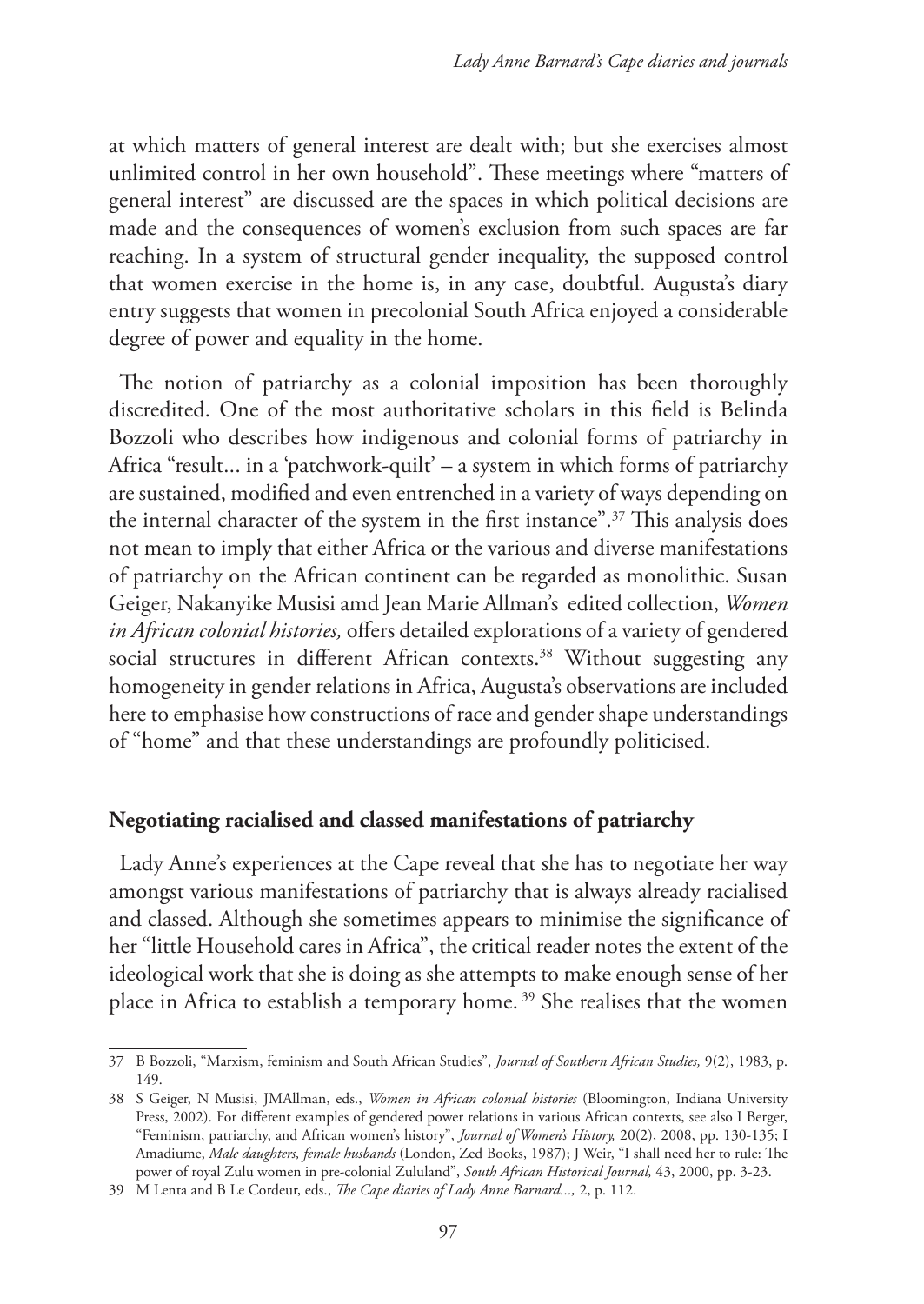who were prepared to go to the colonies are granted some leeway in terms of their gendered and class roles: "the European women and particularly the English are highly prized here, and whatever women arrive from Europe, have the liberty of wearing their old clothes for two years without any reflection before they refit themselves...".<sup>40</sup>

This "liberty" is, however, constrained and the energy women expend on making homes in the colonies allows them to delay attending to their classed appearance rather than to avoid it altogether. In her exploration of the experiences of female emigrators to the British Empire, Julia Bush notes the "intractability of class and gender roles forged in Victorian Britain" and she argues that these were "only slightly more malleable in colonial contexts".<sup>41</sup> There is some indication in her writing that Lady Anne is aware that the gendered and class expectations of her are less rigid at the Cape, even if slightly so. Lady Anne admits that "[t]hat which is least agreeable in [her] lot is certainly more done away in Africa than it could be in England".<sup>42</sup> She continues to explain: "I am married to an amiable good man, but he is neither a nabob or a peer – in Africa I am not reminded of this by any thing which brings my influence to the test of comparison…". The class pressures are far more acute in England and Lady Anne describes the effect of these class dynamics as follows: "in England where I live with those who in almost every respect are better respected than myself, I have sometimes … felt myself more secondary that I would have wished...".<sup>43</sup>

Interestingly, in a diary entry dated August 1799, she describes her homes at the Cape and in England in a way that signals different "degrees of freedom".<sup>44</sup> Of the home she is making at the Vineyard at the Cape, she makes the following

<sup>40</sup> AM Lewin Robinson, *The Cape journals of Lady Anne Barnard...,* p. 283. Lady Anne here seems to be imposing her own class-based expectations concerning sartorial conventions (which are shaped by her experiences in the metropole) on the women she encounters at the Cape, without considering the very different positions that these women occupied. Although a detailed exploration of this issue is beyond the scope of this article, I raise the point here to emphasise the greater perceived scope for flexibility at the Cape. In her study of respectability in colonial Sydney and Cape Town, Kirsten McKenzie also observes that "[w]hether or not expectations were realised, there was a sense that the colonial setting was more flexible than Europe itself". See K McKenzie, *Scandal in the colonies* (Melbourne, Melbourne University Press, 2004), p. 12.

<sup>41</sup> J Bush, "The right sort of woman: Female emigrators and emigration to the British Empire, 1890-1910", *Women's History Review,* 3(3), 1994, p. 391.

<sup>42</sup> M Lenta and B Le Cordeur, eds., *The Cape diaries of Lady Anne Barnard...,* 2, p. 113.

<sup>43</sup> M Lenta and B Le Cordeur, eds., *The Cape diaries of Lady Anne Barnard...,* 2, p. 113. For more on the malleability of class roles afforded by Empire, see K McKenzie, "Social mobilities at the Cape of Good Hope: Lady Anne Barnard, Samuel Hudson, and the opportunities of empire, c. 1797-1824, T Ballantyne and A Burton", *Moving*  subjects: Gender, mobility, and intimacy in an age of global empire (Illinois, University of Illinois Press, 2009), pp. 274-295.

<sup>44</sup> M Lenta, "Degrees of freedom...", *English in Africa,* 19(2), 1992, p. 55.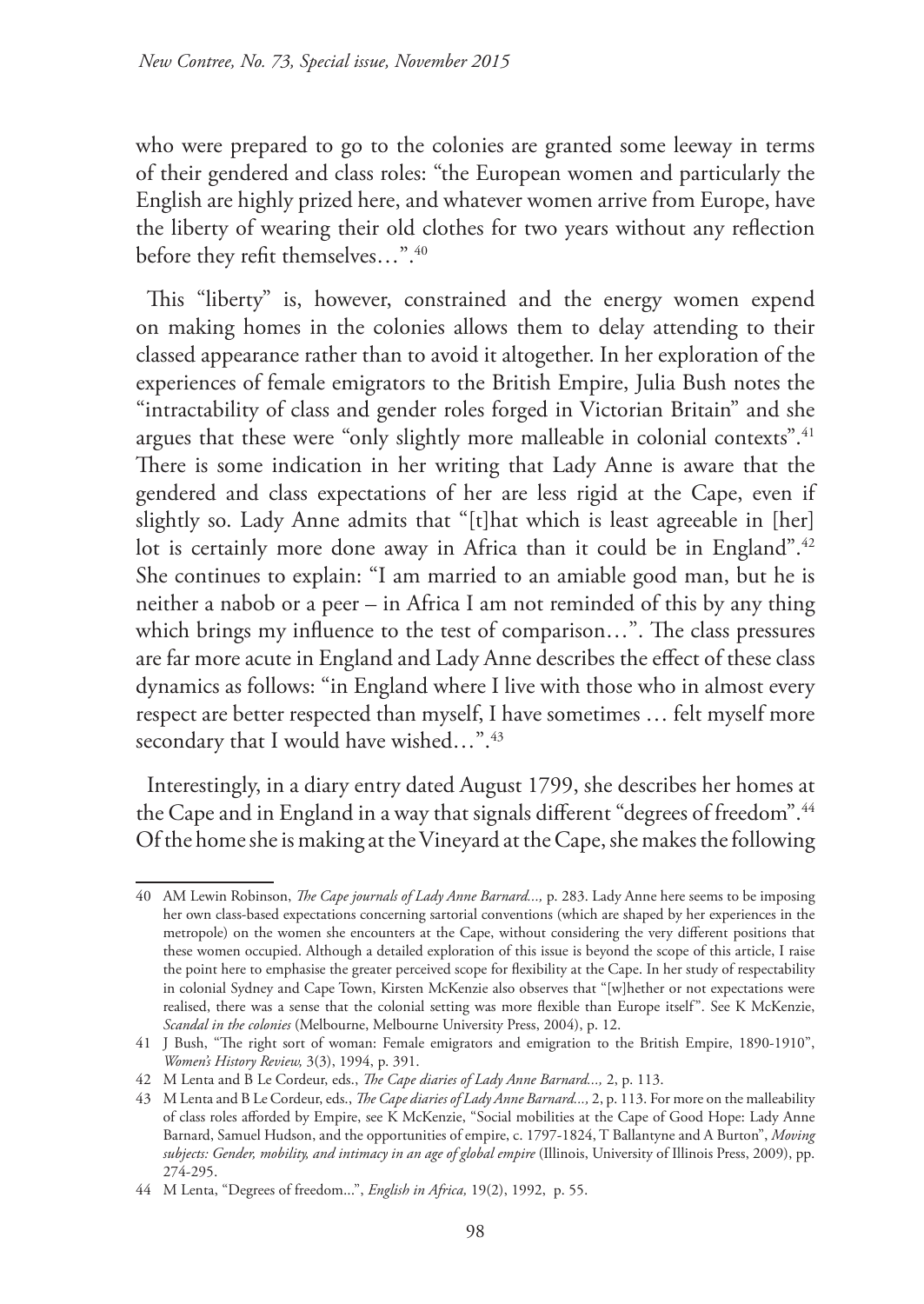observation: "I dare say this will be a choice birds nest, but I shall not be the bird to sing in it long – England I hope will be my cage …".45 While a nest evokes a sense of warmth, safety and comfort, the image of a cage suggests entrapment. The space of becoming and potential that is a nest, makes way for the certain restriction that can be found in a cage. That Lady Anne prefers to occupy the stereotypical position of the upper class woman trapped in the gilded cage, hints at the powerful pull of home, in this case both as the current domestic space that she occupies and as an ideological construction of the metropolitan home to which she will return.<sup>46</sup> The limited power that women do have access to certainly revolves around their homemaking roles.

In one of her early diary entries, Lady Anne recounts a conversation in which they (Lady Anne and Mr Barnard) discuss whether the new Governor and his wife will move into the Castle. This is a frequent and loaded topic of conversation since it will necessitate that the Barnards vacate the premises and set up a temporary home elsewhere. It is apparent that no one has any concrete information in this regard, but their speculations are directed by gendered assumptions about women's role on deciding matters of home. Someone has heard that the new Governor's wife "does not like your House [the Castle where the Barnards are residing at this stage] at all & as the *ladys govern* these things a good deal perhaps he will remain as he is…" [emphasis added].47 The use of the word "govern" is a significant terminological choice here since it implies that women have the type of power that is associated with formal politics within the sphere of the home.

In one of her first letters after their arrival at the Cape, Lady Anne describes how they took up residence at the Castle.<sup>48</sup> The passage is worth quoting at length for the insight it grants the reader into the complex ways in which her understanding of home crystalizes at the intersections of racial, gendered and classed discourses:<sup>49</sup>

It is a palace, containing such a suite of apartments as makes me fancy myself

<sup>45</sup> M Lenta and B Le Cordeur, eds., *The Cape diaries of Lady Anne Barnard...,* 1, pp. 231-232.

<sup>46</sup> The notion that the home and domesticity can constitute an oppressive gilded cage is well documented by B Friedan, *The Feminine Mystique* (London, Penguin, 1963). For a reference to the home as a "gilded cage", see also A Blunt, "Imperial Geographies of home: British domesticity in India, 1886-1925", *Transactions of the Institute of British Geographers,* 24(4), 1999, pp. 421-440.

<sup>47</sup> M Lenta and B Le Cordeur, eds., *The Cape diaries of Lady Anne Barnard...,* 2, p. 12.

<sup>48</sup> For more on Lady Anne's utilisation of domestic decoration as a political strategy, particulary by means of the interior décor of their Castle apartments, see K McKenzie, *Scandal in the colonies* (Melbourne, Melbourne University Press, 2004), pp. 53, 56.

<sup>49</sup> HJ Anderson, ed., *South Africa a century ago...*, p. 10.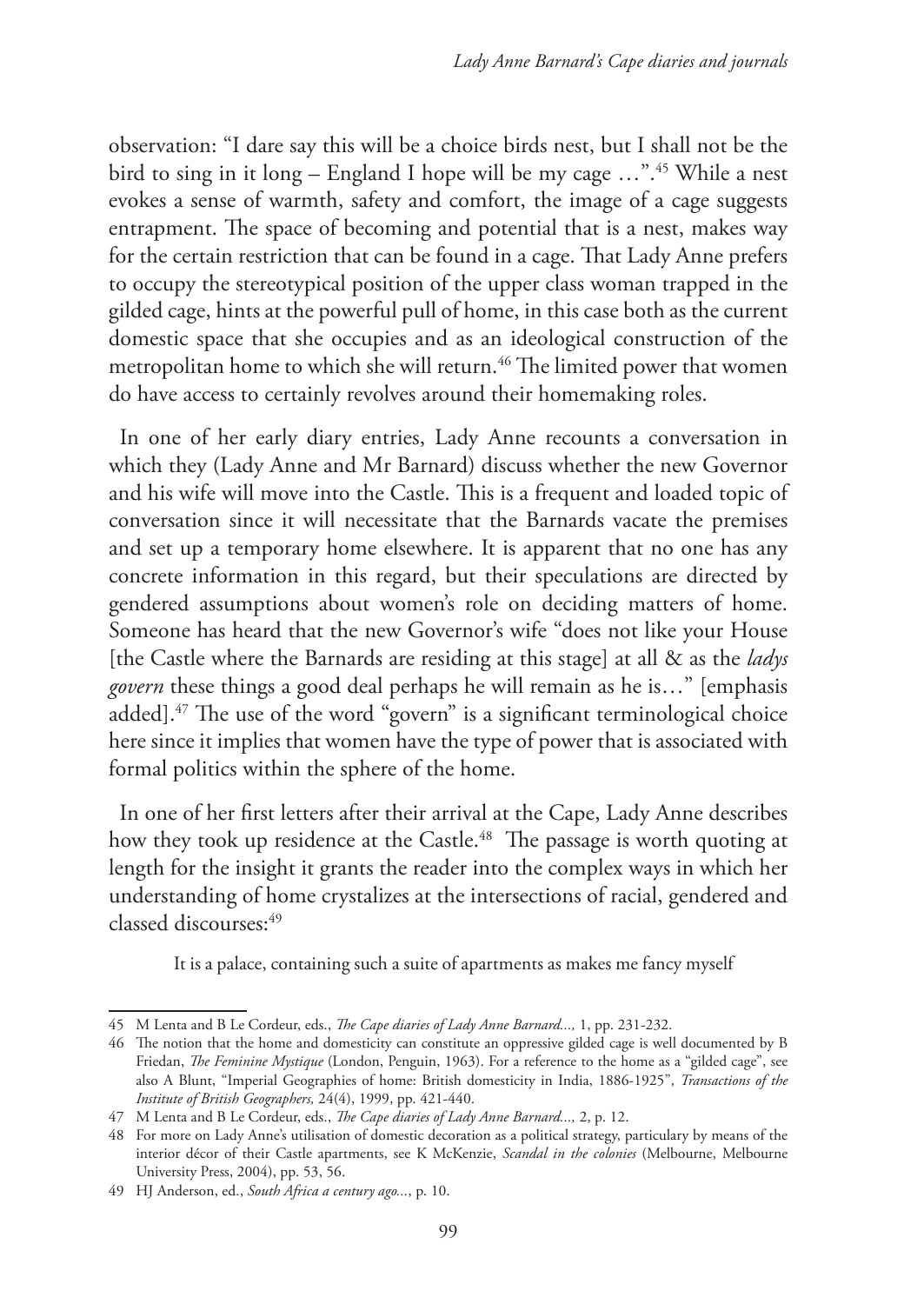a princess when in it – but not an Indian or Hottentot princess, as I have fitted all up in the style of a comfortable, plain, English house – Scotch carpets, English linen, and rush-bottom chairs, with plenty of lolling sofas, which I had made by regimental carpenters and regimental tailors.

Georgina Gowens explains that "the notion of home is based around an organising principle of inclusions and exclusions and is a way of establishing difference that is fundamental to imperialism".<sup>50</sup> The most obvious difference that is emphasised here by means of dashes is that of racial difference. Lest there be any confusion, Lady Anne reminds the reader that, although this home may be physically located in a colony, it remains an English one as she distances herself from the racial identity of "Indians" or "Hottentots". Rosemary Marangoly George notes that "homes and nations are defined in the instances of confrontation with what is considered 'not home', with the foreign, with distance".51 In his analysis of settler women's activities in homes, Simon Dagut articulates a similar point in even stronger terms when he argues that these women were "acting as colonialism's social border police on subliminal orders from racist patriarchy".52 This policing takes place at a practical as well as an ideological and discursive level. In addition to being the English Lady of the manor (or, in this case, the Castle) who hosts her "balls & partys",53 Lady Anne is patrolling the ideological understanding of what constitutes a home and, in the extract above, white Englishness is posited as an inextricable element of her discursive construction of home.

As in the rest of her writings, the extract reveals that Lady Anne's gendered role in the home is conceived as anything but powerless or passive. Her activity in this case centres on her homemaking efforts and these are also a significant, and fundamentally gendered, source of power. She is the active agent as she explains that "I have fitted it all up". Marongoly George argues that the "establishment of English homes in the colonies increased avenues through which Englishwomen could directly contribute to the national enterprise of imperialism".54 With her turning this Cape abode into an "English house", Lady Anne is, in essence, "replicat[ing] Empire on a domestic scale".<sup>55</sup> She does so by importing commodities from England. David Ralph and Lynn

<sup>50</sup> G Gowans, "Imperial geographies of home: Memsahibs and Miss-Sahibs in India and Britain, 1915-1947", *Cultural Geographies,* 10, 2003, p. 428.

<sup>51</sup> RM George, "Homes in the empire, empires in the home", *Cultural Critique,* 26, 1993-1994, p. 4.

<sup>52</sup> S Dagut, "Gender, colonial 'women's history' and the construction of social distance: Middle-class British women in later nineteenth-century South Africa", *Journal of Southern African Studies,* 26(3), 2000, p. 559.

<sup>53</sup> M Lenta and B Le Cordeur, eds., *The Cape diaries of Lady Anne Barnard...,* 2, p. 48.

<sup>54</sup> R Marangoly George, "Homes in the empire...", *Cultural Critique,* 26, 1993-1994, p. 98.

<sup>55</sup> R Marangoly George, "Homes in the empire...", *Cultural Critique,* 26, 1993-1994, p. 50.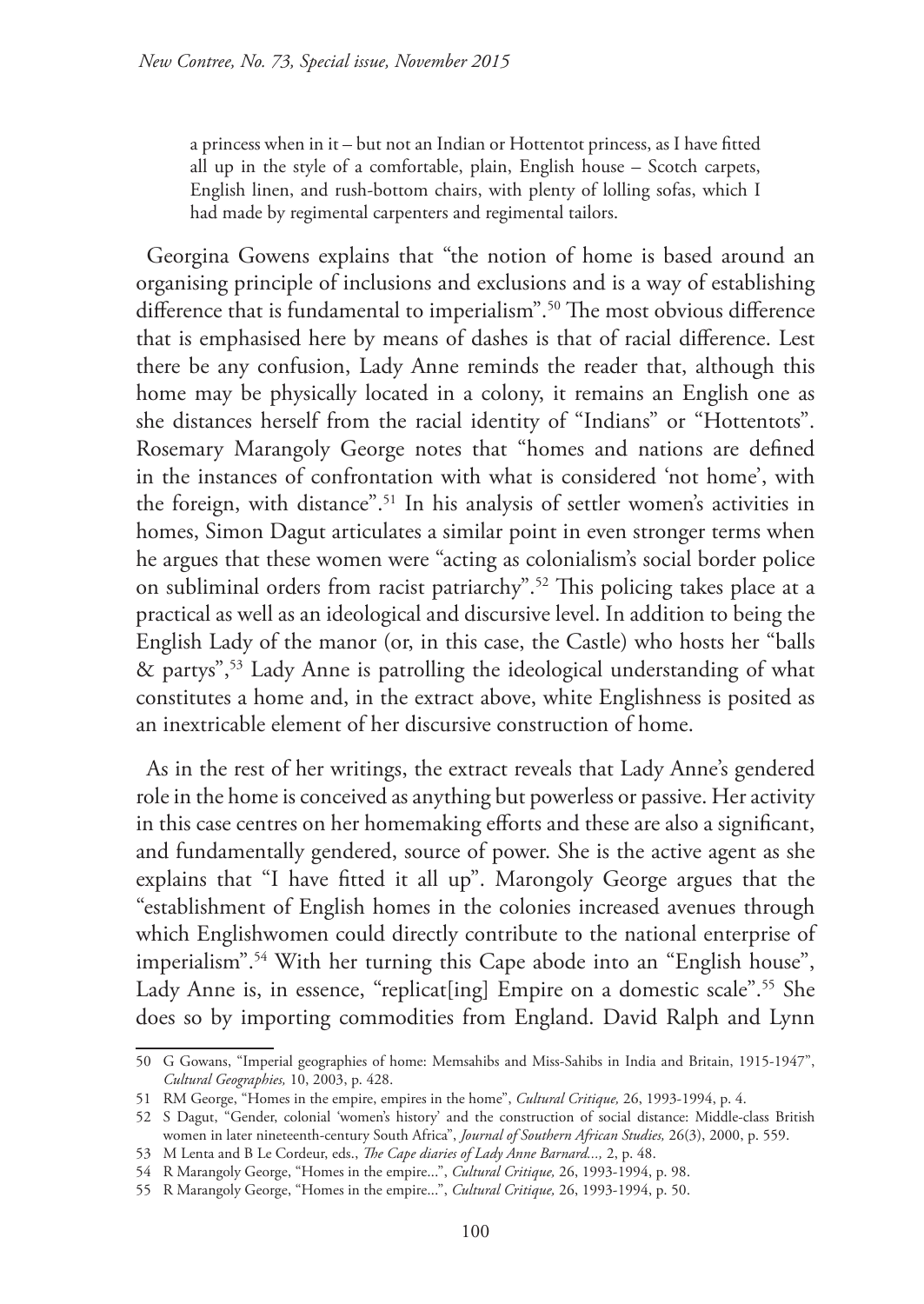Staeheli argue that the "importance of material objects in creating a sense of home and of sustaining relationships that help to constitute home can hardly be overstated".56 Divya Tolio-Kelly explains that such objects "are connective markers to geographical nodes of identification. Through their prismatic nature, 'other' lives, lands, and homes are made part of this one".<sup>57</sup>

It seems clear that, for Lady Anne, this place can be transformed into some type of home when she is able to view it through the prisms of her English possessions. In a journal entry dated January 1799, Lady Anne reveals the profoundly jingoistic imperialist assumptions underlying the process of importing material possessions in order to replicate English homes in the Cape Colony. She is describing a discussion with their "judicious agent Mr C"58 about the logistical arrangements that are involved in their relocation. Mr C is very much subscribing to the notion of Africa as *terra nullius,* the "dark continent" that is to be civilised by the influx of English customs and objects. He tells the Barnards that "[t]here are few luxuries to be found at the Cape … but as the place belongs to *us* now, Every English Article will be exported to it in such abundance that you will soon find things cheaper there than at home" (emphasis as in the original text). When Lady Anne orders their home to be equipped with "Scotch carpets" and "English linen", she is thus actively contributing to the larger imperial project and the home is the locus of this political participation. The preference for and belief in the superiority of English objects are built into the very structure of the home for, as Lady Anne explains, they may use local clay and plaster during the building process but "for all the essential parts we buy English bricks".59 Her belief in the superiority of English material objects finds a disturbing corollary in a general view that Europeans are so superior that the local Cape population is basically dehumanised. She states, for instance: "but feeling of all sorts in any acute degree seems to me to belong to Europeans only".<sup>60</sup>

<sup>56</sup> D Ralph and LA Staeheli, "Home and migration: Mobilities, belongings and identities", *Geography Compass,*  5(7), 2011, p. 519.

<sup>57</sup> D Tolia-Kelly, "Locating processes of identification: Studying the precipitates of re-memory through artefacts in the British Asian home", *Transactions of the Institute of British Geographers,* 29(3), 2004, p. 317.

<sup>58</sup> AM Lewin Robinson, *The Cape journals of Lady Anne Barnard...,* p. 24.

<sup>59</sup> M Lenta and B Le Cordeur, eds., *The Cape diaries of Lady Anne Barnard...,* 1, p. 74.

<sup>60</sup> M Lenta and B Le Cordeur, eds., *The Cape diaries of Lady Anne Barnard...,* 1, p. 295.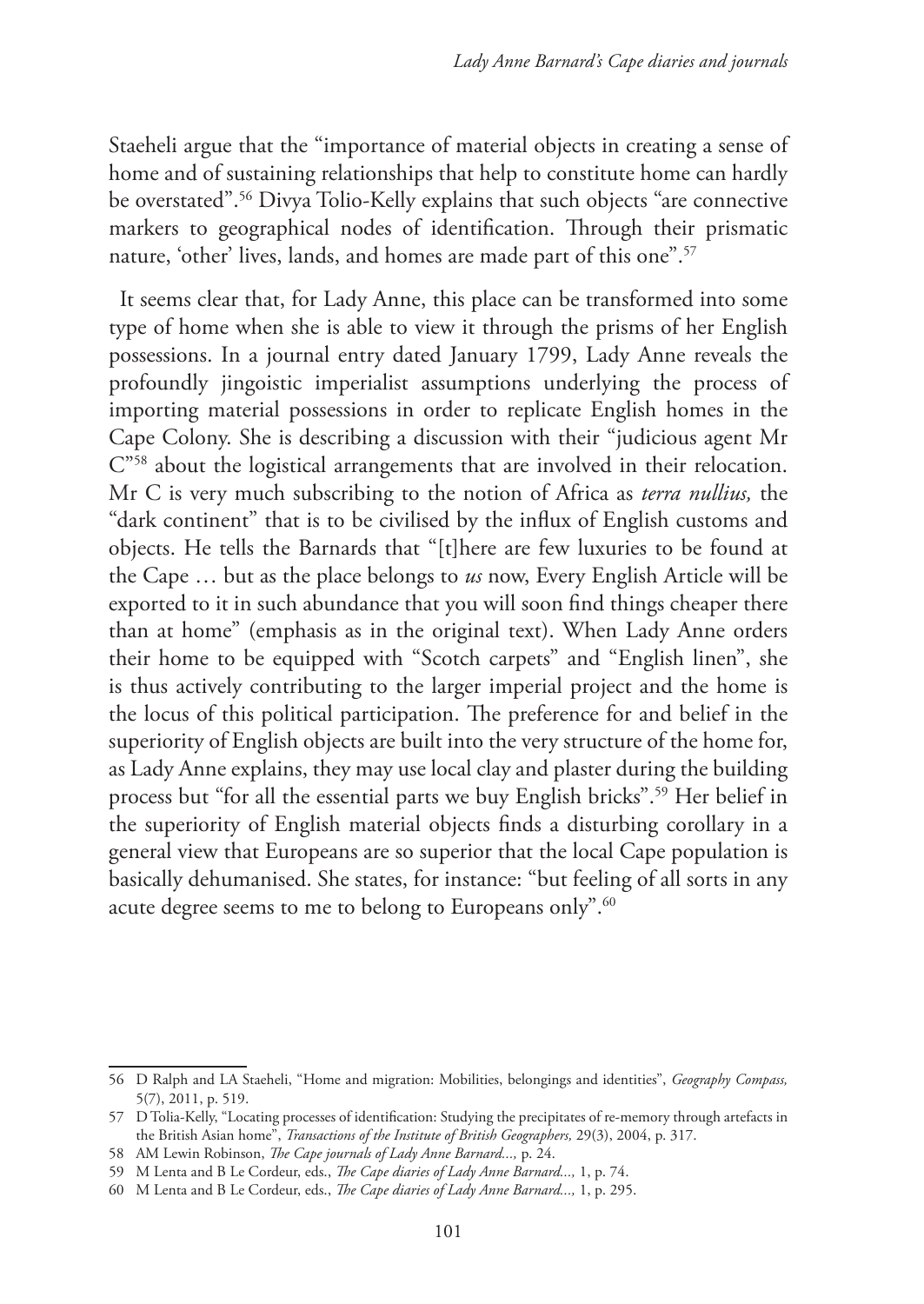## **Constructing a home in the shadow of a past and future home**

It seems that Africa is not only empty of material objects. Lady Anne depends on news from England to preserve their links to home. The African curiosities and adventures she describes in her letters are no more than that: they are diversions rather than substantive points of connection. She bemoans the fact that "there has been no ships from England for an age" and she describes the consequence of this lack of communication from the homeland as follows: "nothing new to create new ideas or a new fund for conversation".<sup>61</sup> The distance from England causes her to lose touch with the customs that are demanded of a Lady of her social standing and this places her at a distinct disadvantage when she attempts to solidify the connections they left behind in England. She is often apologetic about this in her writing but she assumes that her readers at home will understand the notion of the nothingness with which she is confronted in Africa. An extract from one of her letters reveals how profoundly she feels the Imperial construction of Africa's emptiness and darkness: "Here living far from the world of London – in Africa – uncertain when I may see England again & totally in the dark of what it is the fashion to say – to think or to advise, you have simply the sentiments of a heart that loves you".<sup>62</sup> Note that her formulation suggests that the entire world is contained in the centre of London while the whole continent of Africa is so peripheral that it offers no clue as to what she should be thinking.

Pauline Leonard contends that gender differences are very pronounced in expatriate discourses of home "as maintaining links with the old 'home' (both relationships and the domestic home) and reproducing those links in the new context, are mainly feminine responsibilities and a key part of many feminine identities".63 Lady Anne is very much occupied with maintaining their personal links to England and these efforts emerge throughout her texts as well as in the paratextual elements. The dedication that precedes the second volume of her Cape journals, for instance, reads "To the dear people at home".64 She repeatedly refers to the African curiosities that she will send to

<sup>61</sup> M Lenta and B Le Cordeur, eds., *The Cape diaries of Lady Anne Barnard...,* 1, p. 235.

<sup>62</sup> M Lenta and B Le Cordeur, eds., *The Cape diaries of Lady Anne Barnard...,* 2, p. 174.

<sup>63</sup> P Leonard, "Migrating identities: Gender, whiteness and Britishness in post-colonial Hong Kong", *Gender,*  Place and Culture: A Journal of Feminist Geography, 15(1), 2008, p. 50. I thank the anonymous reviewer for pointing out that the male colonial officials also maintained connections with the metropolitan home through their daily activities in the colonial administration. The notion of home encompasses a broad range of identifications, including the social and political structures and systems as well as households and personal and familial relationships. In the section above, I explore how Lady Anne's maintenance of a particular dimension of the personal connection to the metropolitan home is gendered.

<sup>64</sup> AM Lewin Robinson, *The Cape journals of Lady Anne Barnard...,* p. 147.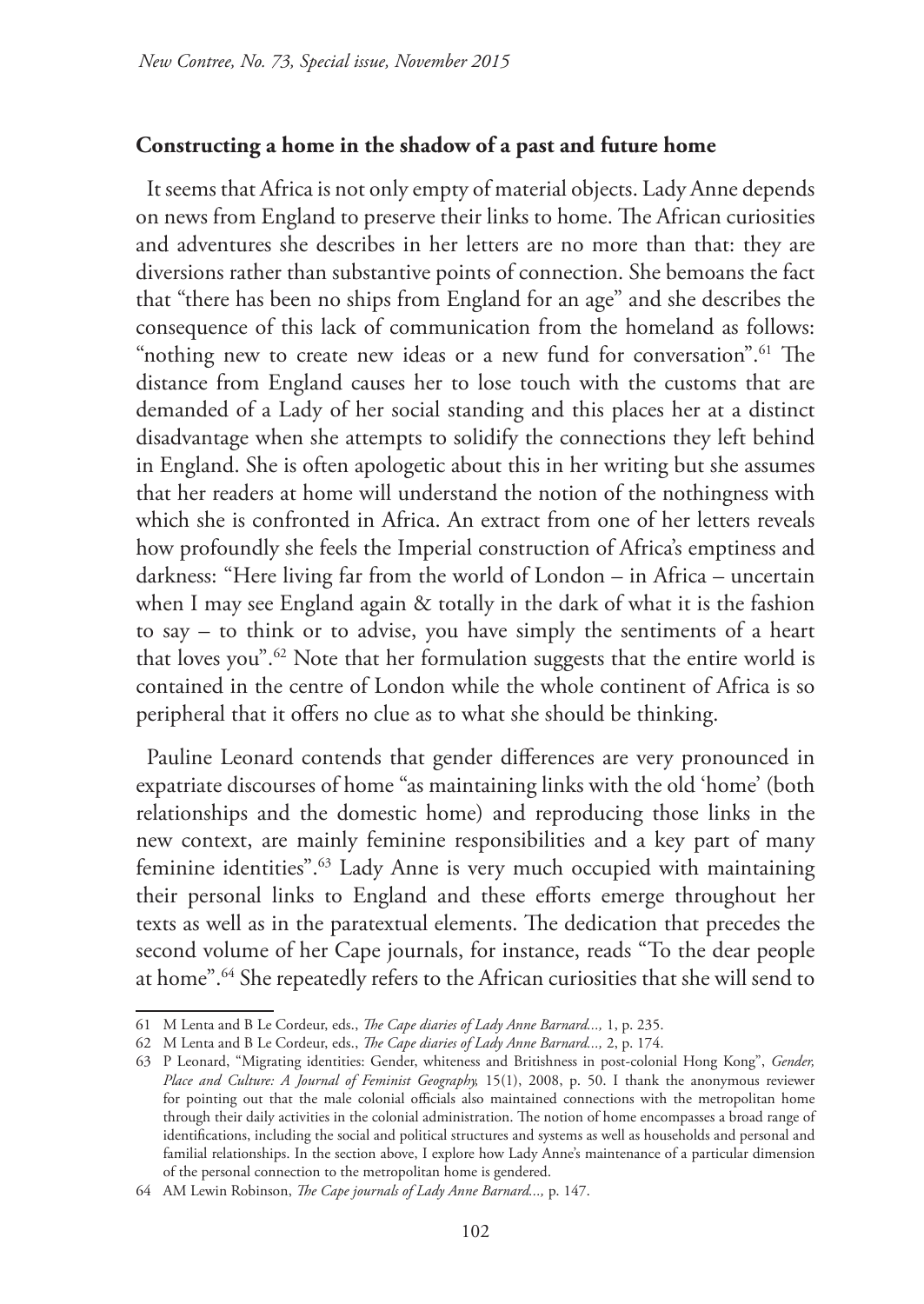her friends and family: "While here and at leisure I began to collect my Cape trifles for my Friends at home…".65 She is scrupulous in keeping her family, especially her sisters, informed of their activities and when she describes the 1798 tour "into the interior of Africa", she notes that her account of this journey "was written and sent to England to [her] Sisters at the moment it took place".<sup>66</sup>

It seems that the return home is never far from her thoughts and, by nurturing the ties they left behind, Lady Anne is ensuring that she and her husband will have a home to which they can return after their sojourn at the Cape. In the preface to one of her journal collections, dated January 1797, she closes the paragraph "hoping and trusting that I shall find you all as well as I left you, and as happy on my return to see me again, as I shall be to see you".67 As she is creating a provisional home at the Cape, Lady Anne reveals the temporal complexities that come into play in the construction of home. Her present is infused both with memories of her past home in England and with projections of her future home there. In her analysis of the ways in which travellers understand the concept of home, Magdalena Nowicka explains that, for such people, homes "are not only where they are at the moment, they are also where and when they potentially are, and they reflect and bind the past as well".68 In terms of her spatial orientation, Lady Anne also seeks to acclimatise to the Cape by stressing the tiny bit of continuity that she can identify in the landscape: "A Series of Skies continued from that which canopies sweet old England, to that which festoons the Table mountain...".<sup>69</sup>

Despite the impermanence of their home at the Cape, Lady Anne often surprises herself by identifying it as such. After being away from the Cape for a while, she makes the following observations in a journal entry dated Thursday May 31st 1798: "We then proceeded homewards. *Think* of my calling the Castle in the Cape of Good Hope, Africa … *Home*? … But *here* it is so at present…" (emphasis as in the original text).70 The way in which these comments are structured suggests that this is an anomaly. Lady Anne invites her imagined readers to question this phenomenon of regarding Africa as home and she stresses the temporary nature of the situation by noting that it is only

<sup>65</sup> AM Lewin Robinson, *The Cape journals of Lady Anne Barnard...,* p. 285.

<sup>66</sup> AM Lewin Robinson, *The Cape journals of Lady Anne Barnard...,* p. 289.

<sup>67</sup> AM Lewin Robinson, *The Cape journals of Lady Anne Barnard...,* p. 23.

<sup>68</sup> M Nowicka, "Mobile locations: Construction of home in a group of mobile transnational professionals", *Global Networks,* 7(1), 2007, p. 83.

<sup>69</sup> AM Lewin Robinson, *The Cape journals of Lady Anne Barnard...,* p. 86.

<sup>70</sup> AM Lewin Robinson, *The Cape journals of Lady Anne Barnard...,* p. 421.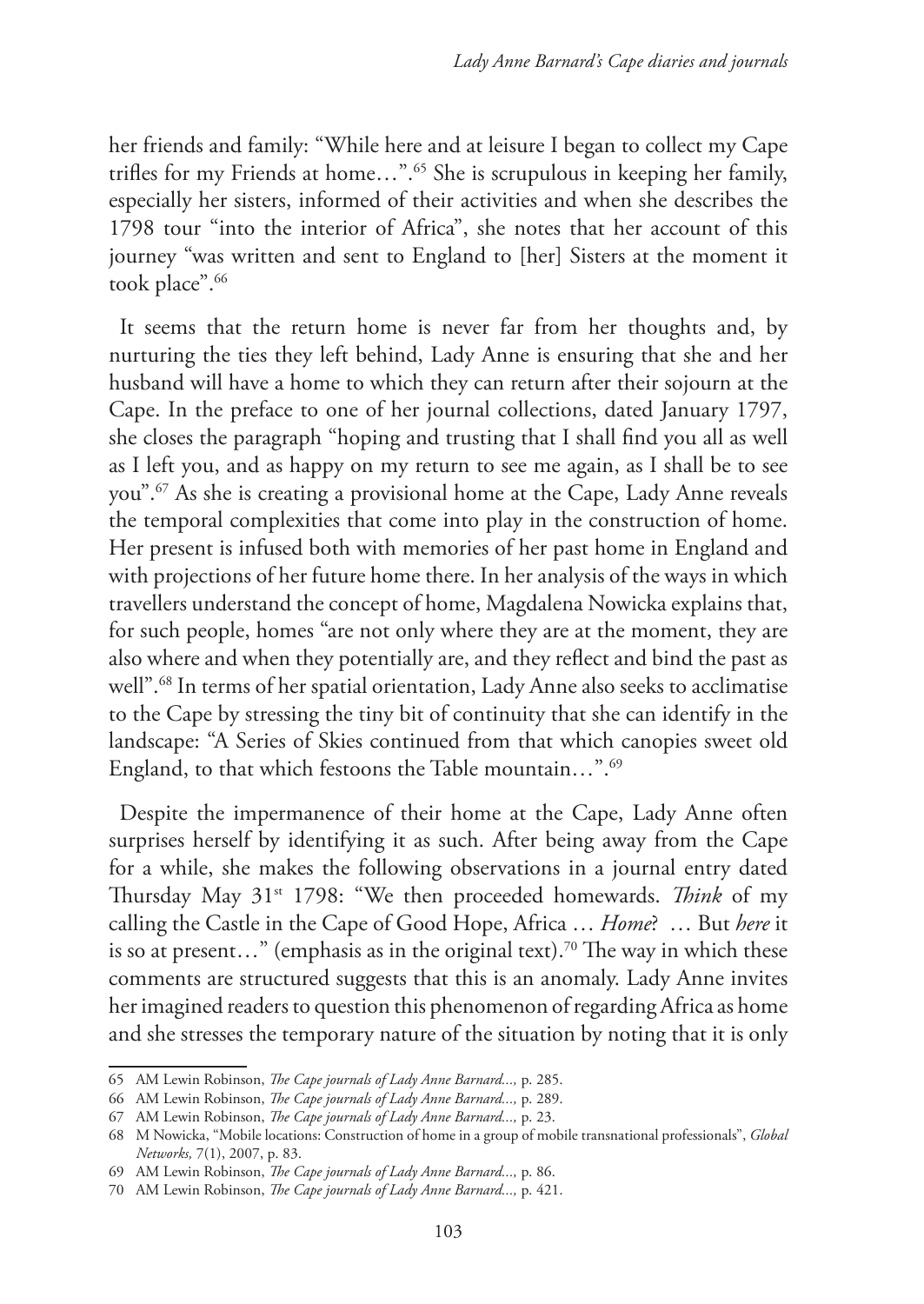so "at present". Gowans explains that the "imagined geographies of Britain positioned it as home, linking into wider debates about the construction and definition of 'self' so crucial to political discourses of British nationalism and imperialism in the eighteenth and nineteenth centuries". Despite her success at creating a temporary home at the Cape, Lady Anne's texts confirm Gowans' contention that "Britain was seen as *the* place of belonging for the imperial elite... and return home was constructed as their reward for being away".<sup>71</sup>

In the preface to her journals, Lady Anne makes it quite clear that their contribution to the imperial project will be rewarded in this manner. She argues that, after three years at the Cape, Mr Barnard will have "some right to expect an eligible Situation at home… We shall then return to our friends and to our House".72 Their stay at the Cape will allow the Barnards to take up the class position that Lady Anne feels they should occupy, but which had been elusive because of financial difficulties. In addition to their main house, she hopes that they will also be able to afford "a small one in the Country" where Mr Barnard can indulge in some "rural sports". Lady Anne similarly regards her own contributions at the Cape as deserving of gratitude and reward when she returns to her true home in Britain and she represents these contributions primarily as centred on her gendered homemaking role as Mr Barnard's wife.73

# **Conclusion**

In all Lady Anne's travel writings, her present home at the Cape is constructed with reference to her past home in Britain and in service of their future home in the heart of the Empire. She ends a journal entry from 1798 with the

<sup>71</sup> G Gowans, "Imperial geographies...", *Cultural Geographies,* 10, 2003, p. 425.

<sup>72</sup> AM Lewin Robinson, *The Cape journals of Lady Anne Barnard...,* p. 23.

<sup>73</sup> The influence of Lady Anne's experiences and understandings of home in the metropole on her construction of homes in the colony would necessarily have been a two way process. In other words, the ways in which she, as well as other settlers at the Cape, experienced life in the colony would have shaped their homemaking efforts when they returned to the metropole. At the level of material objects, for instance, Lady Anne at various points notes that she is sending things to her acquaintances in England. Her diaries suggest that, in addition to transporting objects back home, her encounters at the Cape also brought about changes in her tastes. The following extract from her diaries speaks to how these changes flow from her homemaking activities and how they will be conveyed back to England: "Got some flower beds made in the garden today, & hope to carry home a collection of tolerable bulbs to my friends in England when I go – I have got a few of the rose apple fruit seeds, a Bengal fruit & the Cape is half way home by which it is hoped to be conveyed to Europe … it is a new taste to me & I am not enough accustomed to it to like it but I dare say I shoud in time" (M Lenta and B Le Cordeur, eds., *The Cape diaries of Lady Anne Barnard...,* pp. 69-70). In another diary entry, she describes how she sent ostrich feathers to Europe where they will likely be displayed in metropolitan homes: "I, possessed of his relics, viz feathers have sent them off as curiosities to many of the great & fair of Europe" (M Lenta and B Le Cordeur, eds., *The Cape diaries of Lady Anne Barnard...,* p. 246).